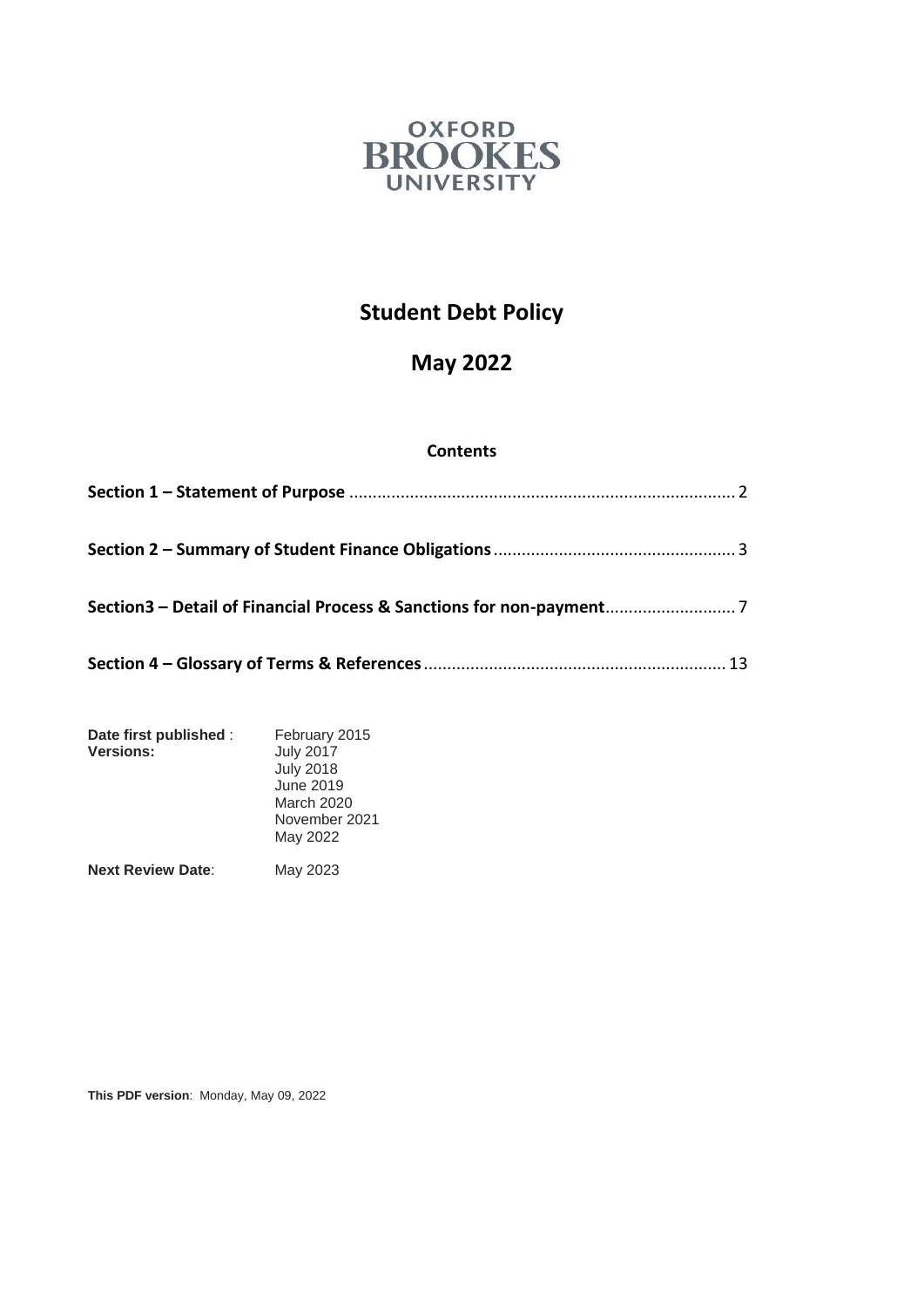# **Oxford Brookes University – Student Debt Policy**

# <span id="page-1-0"></span>**1. Purpose**

- 1.1 The Purpose of this policy is to clearly explain in a transparent and accessible way the University's approach to its students that have outstanding debts owed to the University. This includes trying to treat all students in a fair and reasonable manner depending on their financial circumstances and encourage students to follow the correct processes and time-scales for payment.
- 1.2 This Policy applies to all students studying at Oxford Brookes or its partner colleges, whether fulltime, part-time, distance learning, undergraduate, postgraduate, originating from the United Kingdom, the European Union or from other international jurisdictions regardless of the particular University campus at which they are based.
- 1.3 This Policy also includes details of normal credit control procedures and sanctions that may be applied in the event of non-payment of fees by students by the due date(s). It is designed to ensure all students are treated fairly in relation to the payment of fees and in accordance with a clear process.
- 1.4 This Policy also sets out the steps students can take to mitigate any actions likely to be taken by the University to recover an outstanding debt.
- 1.5 The University will generally be sympathetic to students experiencing unforeseen genuine financial difficulties whilst studying at the University who contact the University's Student Finance Team at the earliest opportunity and will offer assistance wherever possible.
- 1.6 Additionally the University understands that a significant proportion of its students are young adults who are required to pay large sums for the first time for their University Tuition Fees and Accommodation Fees or do not have English as their first language. As such the University tries where possible to take each individual student's financial circumstances into account e.g. circumstances can sometimes change a student's finances significantly even though he or she has agreed a sound financial plan with the University for payment before starting their studies.
- 1.7 In particular the University provides limited financial support for its students who find that they are in financial difficulty. Details of this assistance are set out at Sectio[n 2.11](#page-6-1) below.
- 1.8 However, each student must be aware that they are **personally liable** under their enrolment forms with the University for payment of their Tuition Fees and under their licence to occupy or tenancy agreement with the University for Accommodation Fees for occupation of University accommodation.
- 1.9 In particular students should recognise that if they owe a significant overdue debt for tuition to the University and have no means of paying this debt it will not be in the student's best interests for the University to allow them to continue their studies and increase their burden of debt.
- 1.10 It is the general policy of the University to use all proportionate, reasonable and legal means at its disposal to pursue unpaid student debts since this is fair to all its students who are required to pay their University fees.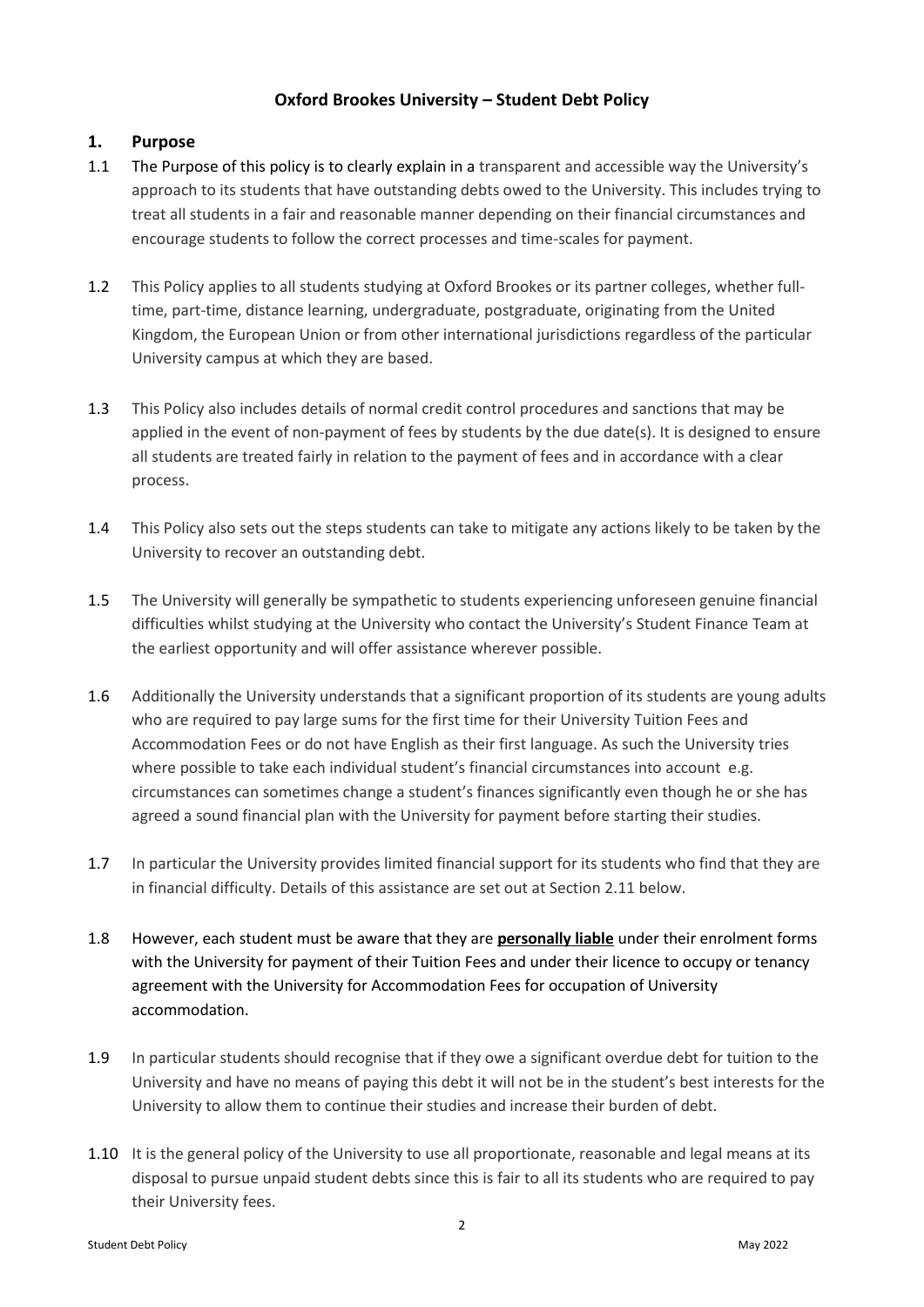- 1.11 **Fraud**. *It is a student's responsibility to ensure that they make every effort not to become a victim of fraud.* The University will continue to implement its debt policy in the usual way if a student's fees are returned or reclaimed due to fraud.
- 1.12 In particular students should be aware that whilst they have the right to submit a student complaint regarding the University's delivery of their teaching or other matters (see paragraph **2.13** below) the University has resolved a policy whereby it will continue to pursue such student for any unpaid University fees in parallel to any complaints process that the student has started. This means that the University will continue to apply the appropriate sanction for non-payment and recovery until such time as the student's complaint is finally resolved. Where it is finally decided by the University complaints process that the University has been, or continues to be, at fault and the student is awarded a remission or waiver (wholly or partially) of their University fees then the University will repay to the student any such sum.
- 1.13 This Policy is incorporated into the University's Financial Regulations at

<https://intranet.brookes.ac.uk/fls-intranet/finance/regulations/>

1.14 The Deputy Director of Finance and Legal Services (Financial Services & Development) is responsible for managing and periodically reviewing this policy.

# <span id="page-2-0"></span>**2. Summary of Student Finance Obligations**

2.1 This Section 2 summarises the **basic principles** that each student must apply to payment of their University fees. Greater detail is contained in Section 3 of this Policy below.

#### 2.2 **Payment of University fees: Due Dates**

- 2.2.1 The due date for University Tuition Fees is the beginning of your programme of study. For fulltime undergraduate students in the September semester, Tuition Fees are due in full upon enrolment in September of each year. Where enrolment takes place in a different term or semester Tuition Fees are due at the time of enrolment.
- 2.2.2 Accommodation Fees become due when you arrive to take up your place in University accommodation or on the date set out in your lease or licence agreement.
- 2.3 **28-days Payment Period.** Within 28 days of the due date, all students must either pay their Tuition Fees and Accommodation Fees in full, or arrange with the University's Student Finance Team (details below) to pay their tuition or accommodation by instalments. If you choose to pay in full within the 28-day period, you may use a cheque, credit card or direct bank transfer. Information about paying can be found at:

#### [http://www.brookes.ac.uk/studying/finance/payment.](http://www.brookes.ac.uk/studying/finance/payment)

2.4 **Payment by instalments: Tuition Fees.** Where agreed with the University's Student Finance Team students may choose to pay Tuition Fees either by, two instalments (one per semester) or three instalments (one per term), rather than by a single payment. This may be arranged by cheque, credit card or bank transfer to the University's account.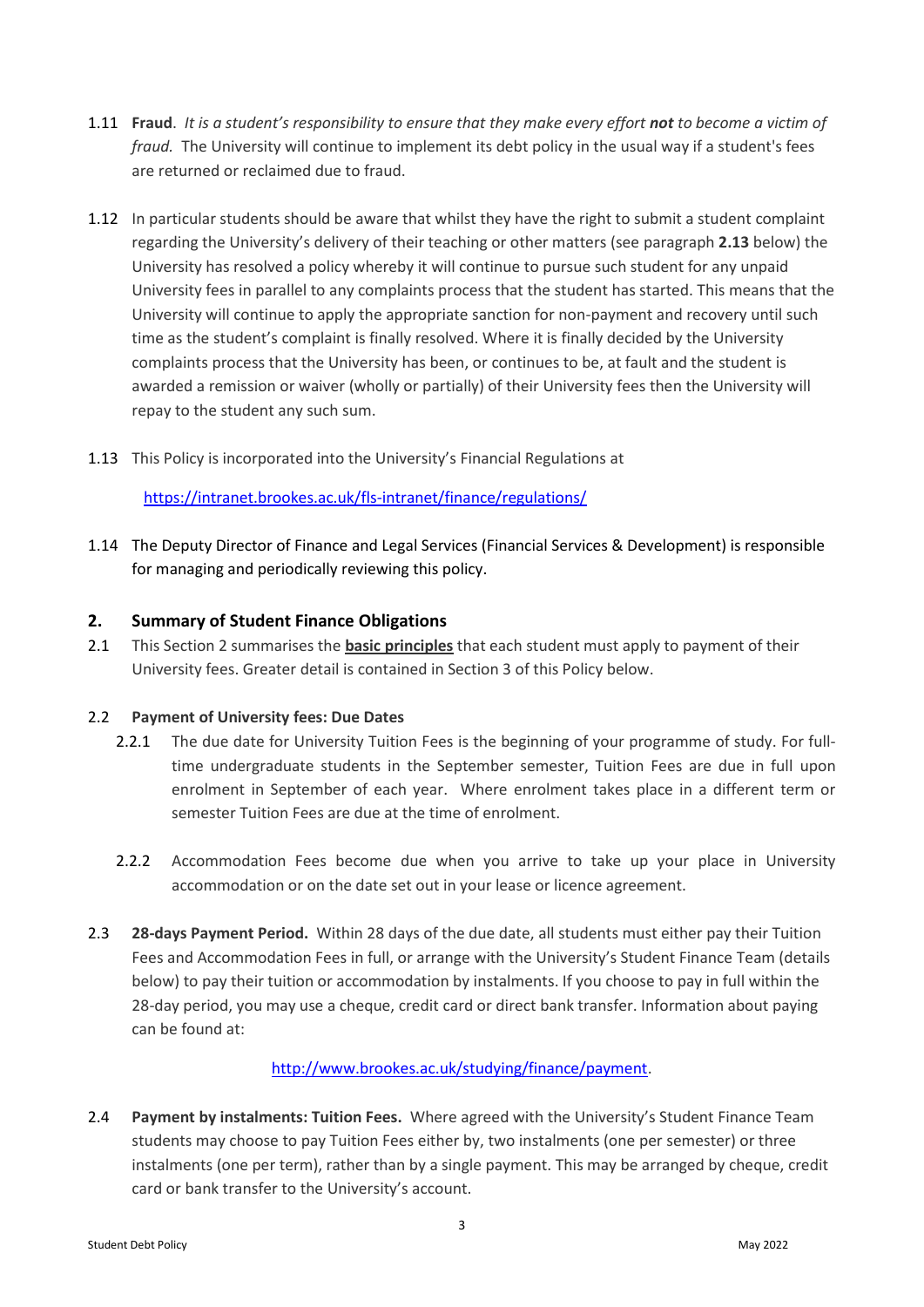An example of an instalment plan is as follows:

Two instalments: 1/2 by September 20XX, 1/2 by January 20XX Three instalments: 1/3 by September 20XX, 1/3 by January 20XX, 1/3 by May 20XX.

Where a postgraduate student is in receipt of a postgraduate loan from the Student Loans Company (SLC), tuition fees can be paid in line with the instalment dates and percentage of loan specified in their loan agreement letter. Please be aware that if a student with a postgraduate loan withdraws from their studies early their liability to pay tuition fees remains as set out in paragraph [2.10.](#page-5-0)

2.5 **Payment by instalments: Accommodation Fees**. Where agreed in writing with the University's Student Finance team students may choose to pay their Accommodation Fees for their occupation of a University hall of residence in instalments, rather than by a single payment. Details about instalments available can be found on the student's online PIP page when confirming their accommodation, and subsequently when enrolled on their PIP page.

This may be arranged by cheque, credit card or bank transfer. Information about paying can be found at [http://www.brookes.ac.uk/studying/finance/payment.](http://www.brookes.ac.uk/studying/finance/payment)

# 2.6 **Payment by a sponsor**.

- (a) Where a sponsor has provided information to fund a student for tuition or accommodation fees, they will be directly invoiced for their contribution to their fees, and be expected to pay in line with the University's terms and conditions.
- (b) Where the University has received a confirmation of sponsorship for a student from US Department of Veterans Affairs, the provisions of section 2.8 of this policy shall not apply until such time as that sponsorship is withdrawn.
- (c) Students must remember that even if their Tuition Fees or Accommodation Fees are to be paid by a third party sponsor (e.g. their national embassy or employer), it will remain each individual student's personal responsibility to ensure that such fees are paid. If a sponsor withdraws sponsorship the student is liable for the outstanding fee payment.
- 2.7 Students must remember that even if their Tuition Fees or Accommodation Fees are to be paid by a third party sponsor (e.g. their national embassy or employer), it will remain each individual student's personal responsibility to ensure that such fees are paid. If a sponsor withdraws sponsorship the student is liable for the outstanding fee payment.

# 2.8 **What happens if payment is late?**

# **Tuition Fee payments**

2.8.1 **Withdrawal of University Facilities**: Where a payment has not been received 2 weeks after the instalment date for tuition, access to University facilities (ability to withdraw books from the Library and to log on to the University computer network) will be withdrawn. This access will be withdrawn for a period of 28 days within each semester and would remain withdrawn during vacation.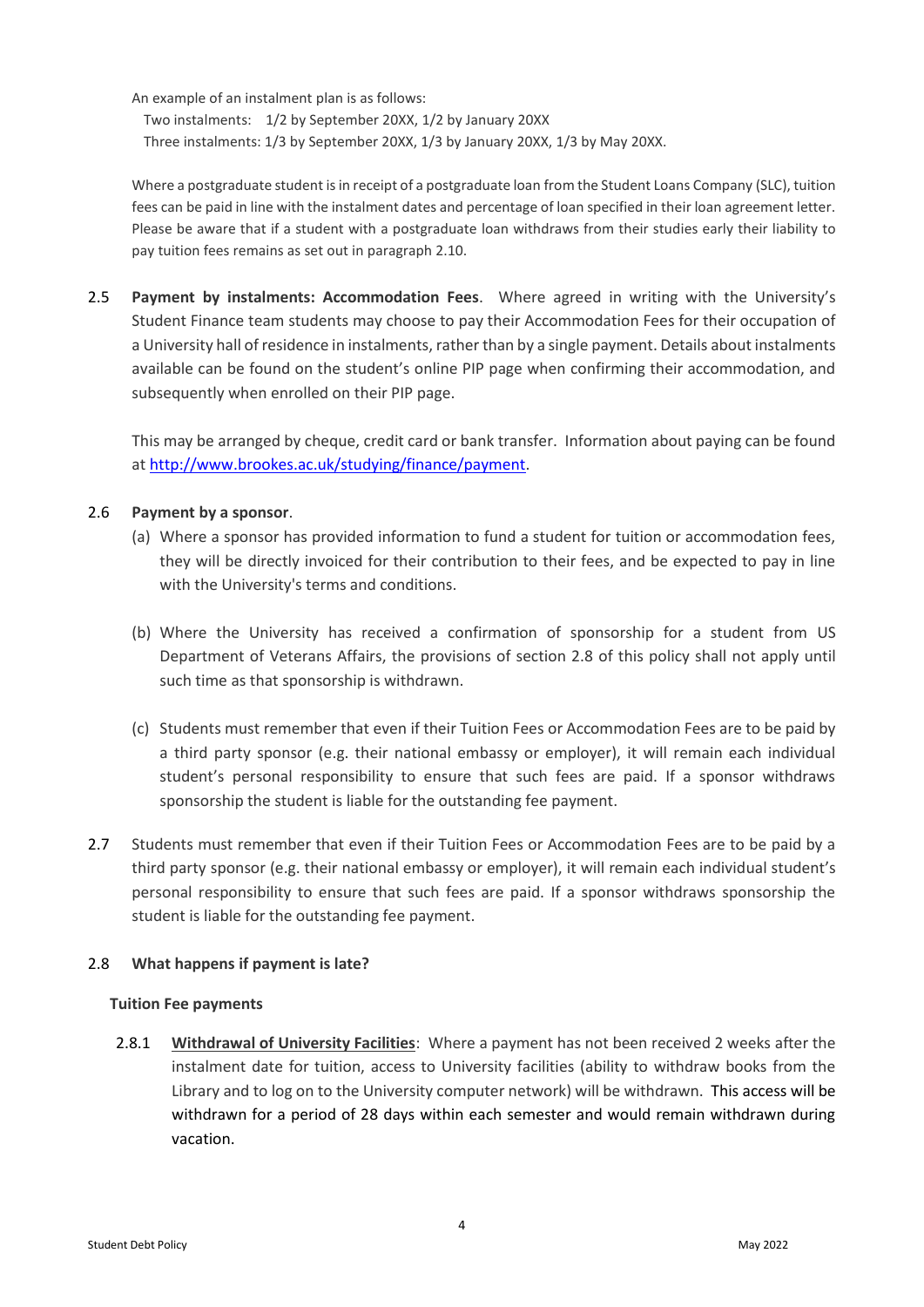- 2.8.2 **Withdrawal of Exam Results:** The University will not release exam results for students who have tuition debts outstanding. Results will be released upon payment of cleared funds.
- 2.8.3 **Requirement to leave the University.** Without both evidence of hardship and a payment instalment programme agreed with the University's Student Finance Team, where Tuition Fees are still outstanding 6 weeks after any instalment was due, the student will be asked to leave the University. The University will also put the student's outstanding debt into the hands of a debt collector instructed to recover the debt (see section [3.5](#page-8-0) below).
- 2.8.4 **Degree ceremonies.** The University will normally not allow a student to attend his or her degree award ceremony where their Tuition Fees remain outstanding.
- 2.8.5 **Reinstatement on payment of full.** On the receipt of payment of cleared funds in full by the student of his or her outstanding Tuition Fees before the end of the academic year in question, the University may permit (at its discretion) the student's reinstatement on their programme of study. However, if the student is behind with their work the student may have to repeat parts of the programme (at the academic discretion & in conformity with the University's academic regulations), thereby incurring further Tuition Fees and Accommodation Fees.

## **Accommodation Fee payments**

2.8.6 **Requirement to leave accommodation.** Without both evidence of hardship and agreed programme of instalments agreed with the University's Student Finance Team where Accommodation Fees are still outstanding 4 weeks after any instalment was due, the Accommodation Bureau will give notice to the student to leave his or her accommodation within 28 days, during which time the student may clear his or her outstanding debt by making full payment to the University. At the end of this period, if payment is not received the University will put the outstanding debt into the hands of a debt collector for recovery (see section [3.8](#page-10-0) below).

# **Sundry Charges**

- 2.8.7 Sundry Charges that have not been paid in full by the due date, and where no arrangement to pay the outstanding balance exists between the student and the University, such student will receive reminders from the University's Student Finance Team or the University Faculty or Directorate to whom the charge is owed (see sectio[n 3.10.4](#page-11-0) below).
- 2.9 **Appeal process.** If a student is unhappy about a decision concerning payment of his or her Tuition Fees or Accommodation Fees, including a requirement that the student withdraw from the University the student should raise the matter with the University's Student Finance Team (address below) and may contact the Student Complaints Officer to bring a complaint under the University's Student Grievance Procedure. The process for raising a complaint is at:

<http://www.brookes.ac.uk/students/your-studies/student-disputes/student-complaints/>

but advice is also available from the University's Brookes' (Students') Union.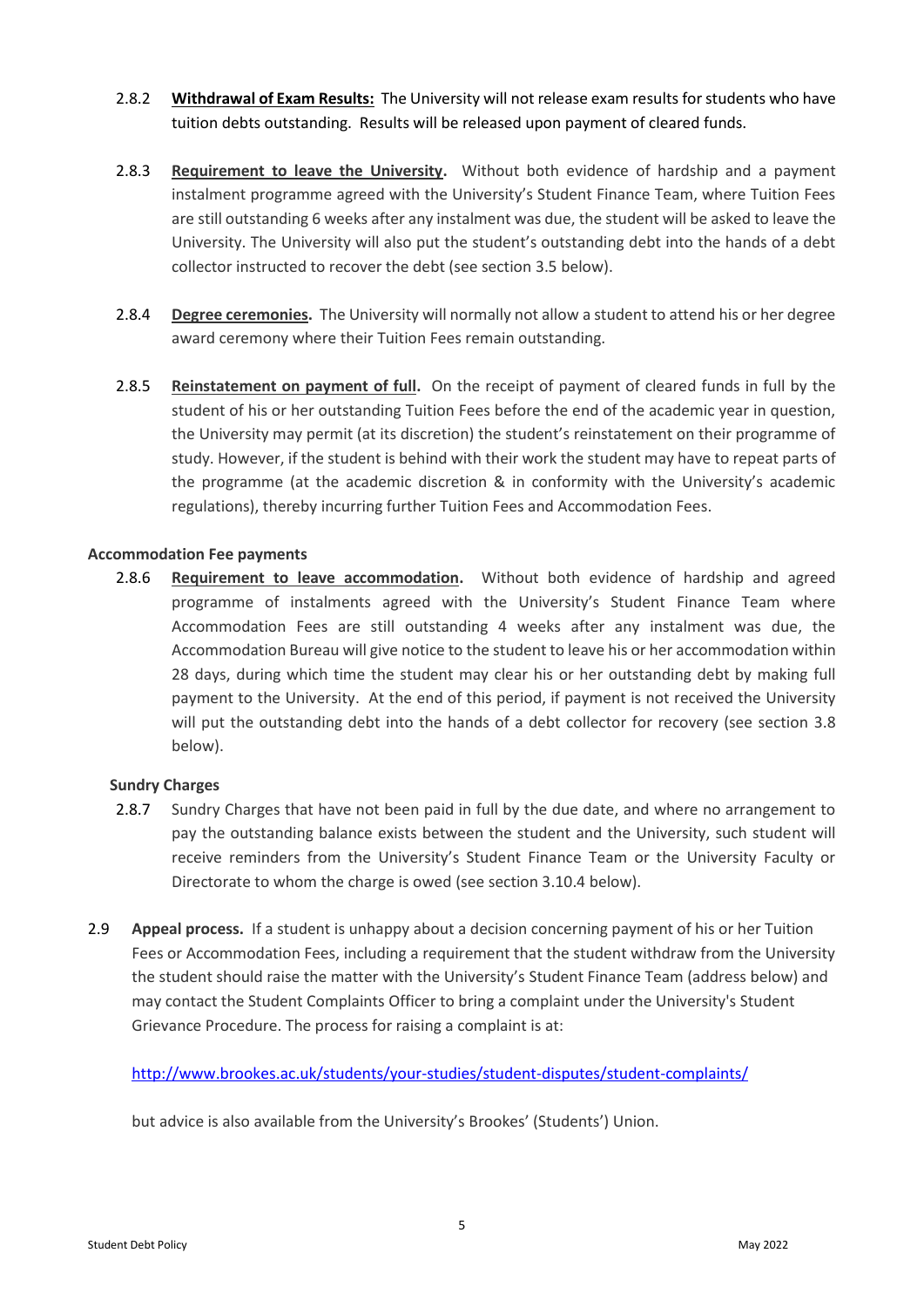#### 2.10 **Early withdrawal**

- <span id="page-5-0"></span>2.10.1 If a student leaves his or her programme of study early after a period of 4 weeks from the commencement of the semester then the student will normally be liable to pay the full Tuition Fees for the whole semester.
- 2.10.2 If a student leaves his or her accommodation early, the sum for which the student will be liable is set out in the terms and conditions of the student's licence to occupy or lease of his or her University accommodation.

## **Difficulty with payment**

- 2.10.3 Students who are experiencing financial difficulties in paying Tuition Fees or Accommodation Fees should seek help, in the first instance by contacting the University's Student Finance Team at the earliest opportunity.
- 2.10.4 The University's Student Finance Team can be contacted at the following address:

Student Finance Team Oxford Brookes University Headington Campus Gipsy Lane Oxford OX3 0BP **And by telephone and email at:** Tel: +44 (0) 1865 484392 [credit-control@brookes.ac.uk](mailto:credit-control@brookes.ac.uk)

- 2.10.5 In exceptional circumstances where supported by documentary evidence it may be possible for students to defer payment of fees. However the student must enter into negotiations with the Student Finance Team and remain in regular contact about their financial situation.
- 2.10.6 Although the University will do what it can to assist students in financial difficulty in order to maintain the quality of the University's services and to ensure the fair treatment of all of its students, the University can only accept reasonable alternative payment arrangements. Students must be aware that the University is under an obligation to act to recover debts where it can.
- 2.10.7 Students experiencing financial difficulties may also wish to speak to their personal tutor, hall warden or someone at the University's Students' Union for support and advice.
- 2.10.8 It is very important that any student experiencing financial difficulties keeps the University's Student Finance Team informed of all developments.

# 2.10.9 **Further Advice & Support**

- 2.10.9.1 **Brookes Union Advice Service (BUAS).** The Brookes Union Advice Centre can offer impartial advice on all financial matters. They can be contacted on: +44 (0) 1865 484770, email: [buas@brookes.ac.uk.](mailto:suadvice@brookes.ac.uk) Further information and contact details for BUAS can be found on the following Students' Union web page: <http://www.brookesunion.org.uk/>
- 2.10.9.2 **International Students' Advisory Team (ISAT).** The University's International Students' Advisory Team can offer confidential advice and information on a range of issues. They can be contacted on: +44 (0) 1865 484681, email[: isat@brookes.ac.uk](mailto:isas@brookes.ac.uk) Further information and contact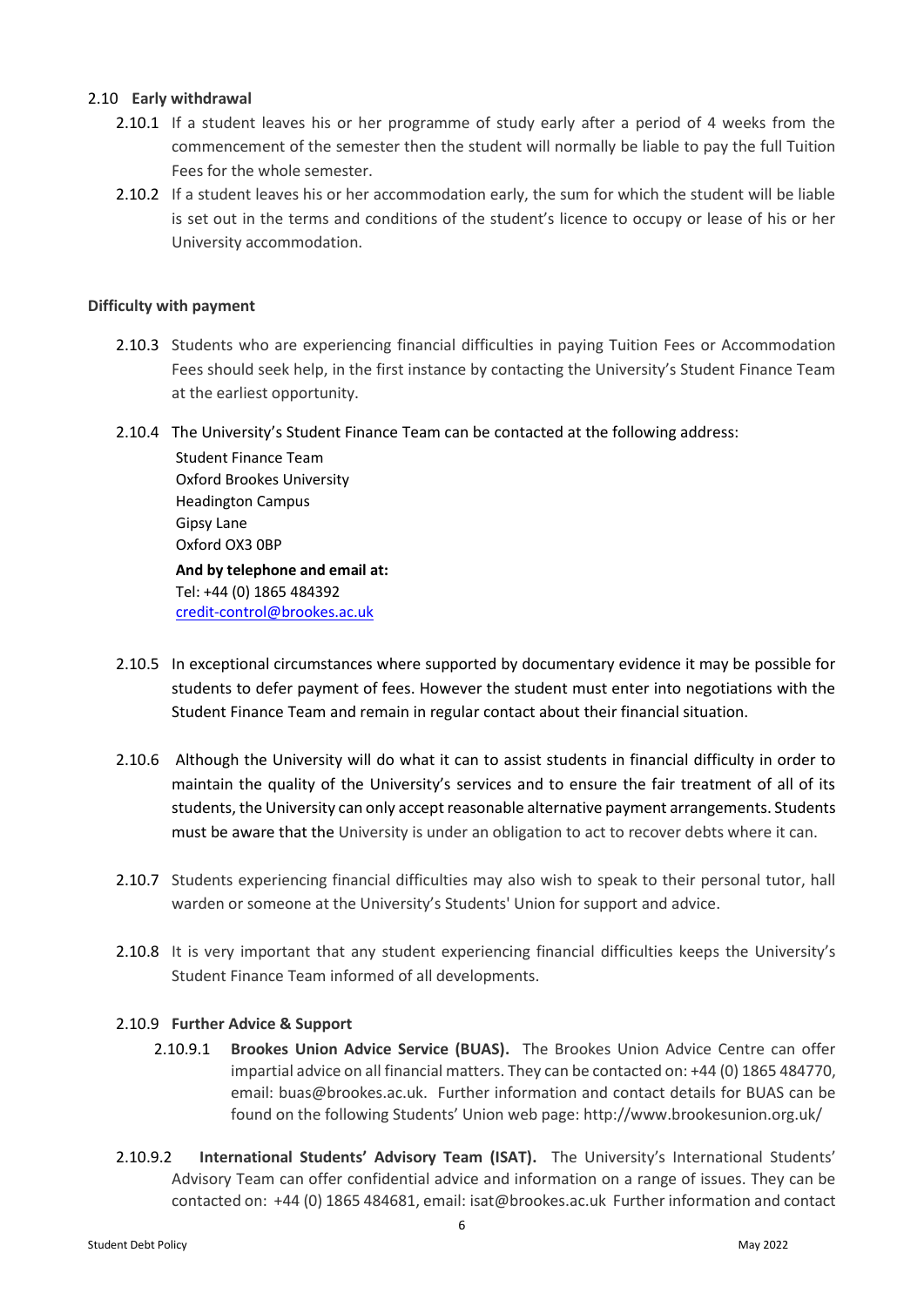details for ISAS can be found on the following University web page: <https://www.brookes.ac.uk/students/isat/>

<span id="page-6-1"></span>**2.11 Financial Aid.** The Financial Aid Team can offer hardship funding to enrolled students encountering severe financial difficulties. They can be contacted on: +44 (0) 1865 484726, email: [finaid@brookes.ac.uk](mailto:finaid@brookes.ac.uk)

Further information and contact details for Financial Aid can be found on the following University web page:<http://www.brookes.ac.uk/studying-at-brookes/finance/hardship-funding/>

Please note that Home undergraduate students are entitled to change their mind as to whether they will pay Tuition Fees personally or take out a loan from the Student Loans Company within nine months of the start of the academic year.

**2.12 External Sources of Advice and Assistance** The Student Loans Company: [www.slc.co.uk](http://www.slc.co.uk/) UKCISA: The Council for International Education: [www.ukcisa.org.uk](http://www.ukcisa.org.uk/) National Union of Students: [www.nus.org.uk](http://www.nus.org.uk/) National Association of Citizen's Advice Bureau: https://www.citizensadvice.org.uk/

## **2.13 Student Complaint Process**

- 2.13.1 Any complaint about the service provided by the University's Student Finance Team should be raised directly with the Student Finance Team, verbally or in writing (to: financefees@brookes.ac.uk), in the first instance.
- 2.13.2 Where 2.13.1 above does not resolve the complaint, a Student may raise a complaint. Information on the complaints process can be found at this web address:

<http://www.brookes.ac.uk/students/your-studies/student-disputes/student-complaints/>

# <span id="page-6-0"></span>**3. Detail of Financial Process & Sanctions for non-payment**

#### **3.1 Payment Priority**

- 3.1.1 Payments made to the University by students will be applied in the following order:
	- 3.1.1.1 to discharge any loan made by the University to the student; and then
	- 3.1.1.2 to pay fines, debts and Sundry Charges to the University, other than Tuition Fees; and
	- 3.1.1.3 to pay Accommodation Fees owed to the University by the student; and then
	- 3.1.1.4 to pay Tuition Fees owed to the University by the student.
	- 3.1.1.5 Within each category of debt listed above each debt will be discharged in the order in which they were incurred

#### <span id="page-6-2"></span>**3.2 Tuition Fees**

- 3.2.1 Information about paying Tuition Fees can be found on the following University web page: <http://www.brookes.ac.uk/studying-at-brookes/finance/paying-your-fees/>
- 3.2.2 Tuition Fees are payable each academic year and are due upon enrolment. Students should provide their payment details online prior to enrolling or registering at the University to notify the University regarding how they will be paying their Tuition Fees.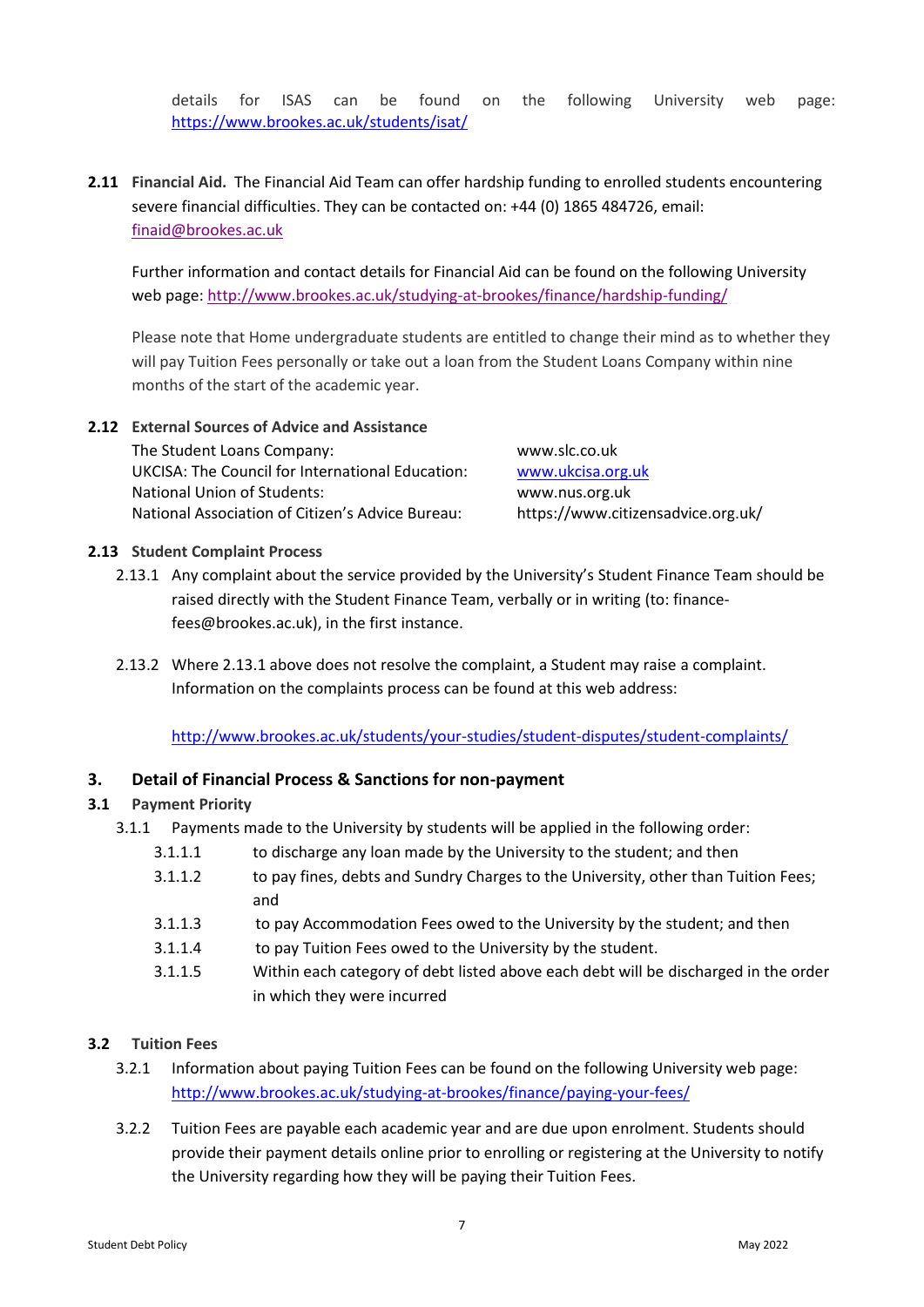- 3.2.3 Payment can be made in full at the start of the academic year or in equal instalments, one for each period of study. Semester-based courses have two periods of study, and term-based courses have three period of study. A minimum payment, equivalent to the fees for one period of study is required in order for a student to be fully enrolled onto their course of study.
- 3.2.4 Instalment value will be calculated after any discounts or scholarships have been applied. Advance deposit payments will be allocated to the first semester payment.
- 3.2.5 The minimum required payment must be made within four weeks from the commencement date of the semester. If payment is not received by the end of the fourth week after the start of the course of study then the Student's enrolment will be automatically terminated.
- 3.2.6 If a Student's Tuition Fees increase during an academic year due to a change in mode of study, re-assessment by the Student Loans Company, enrolment of additional modules or any other reason, an invoice will be sent directly to the Student requiring payment of these additional Tuition Fees.
- 3.2.7 Students must regularly check their Course Fee Statement on their Personal Information Portal to keep informed of the status of their Tuition Fee payments.

## **3.3 Home Students with undergraduate Tuition Fee Loans**

- 3.3.1 Home Students that have taken out a fee loan to cover their Tuition Fees from the Student Loans Company must on request provide evidence that a loan application has been made in order to enrol on their course of study.
- 3.3.2 It is the responsibility of the Student to ensure they are eligible for funding from the Student Loans Company and that the relevant applications are submitted before they enrol on their course and it remains the student's responsibility to ensure that his or her Tuition Fees are paid. If a re-assessment of loan entitlement occurs which will mean the Student Loans Company will no longer be providing financial support towards the Student's Tuition Fees, then such Student will be personally liable for the full amount of his or her Tuition Fees and the payment arrangements in Sectio[n 0](#page-6-2) above will apply.
- 3.3.3 Tuition Fee loans from the Student Loans Company will only be paid for the periods in which a student is in attendance. If a student is considering withdrawing from their course or taking approved temporary withdrawal they should check the status of their loan payments with the Student Loans Company to ensure their Tuition Fee loan will cover the total Tuition Fees to be incurred for the academic study on return from withdrawal.

# **3.4 Payment by a Sponsor**

- 3.4.1 A sponsor is a commercial or charitable organisation providing full, or partial, funding of a student's Tuition Fees. A sponsor may be the student's employer, Government embassy, charity or other company. However a parent, other relative, or friend is not defined as a sponsor. For the purposes of this policy, the Student Loans Company, Research Councils, Local Authorities and Library Boards are not defined as sponsors.
- 3.4.2 Students in receipt of sponsorship from a sponsor must on request provide a letter of confirmation to the University's Student Finance Team on the sponsor's official letterhead in order to be enrolled onto their course of study.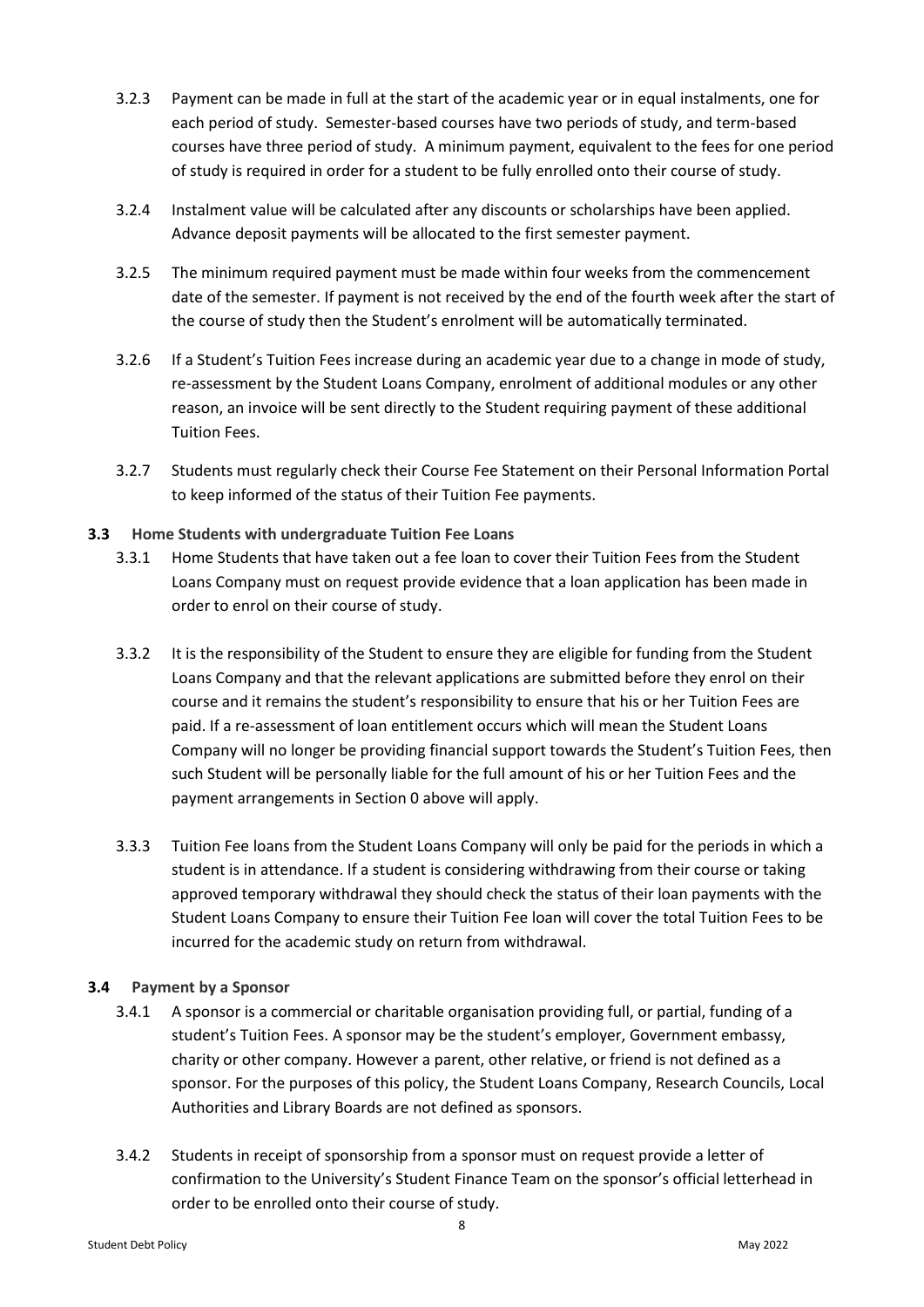- 3.4.3 Sponsors will be invoiced for their contribution to the student's fees after the student has been enrolled. Payment must be made in full by the sponsor within 30 days from the date of invoice. Instalments are not offered to sponsors.
- 3.4.4 Students who will be receiving partial sponsorship for their course of study will have the selffinancing payment arrangements in section [0](#page-6-2) above applied to their portion of their Tuition Fees.
- 3.4.5 Where the Student's Tuition Fees are to be paid by a sponsor it shall remain the personal responsibility of the student to ensure that their Tuition Fees, Accommodation Fees and Sundry Charges are paid in full. This means that any amounts unpaid by the sponsor will become payable by the student.
- 3.4.6 The responsibility for acting as an intermediary and ensuring adequate information is provided to both the University and the sponsor rests with the student.

## **3.5 Sanctions for Non-Payment of Tuition Fees**

- <span id="page-8-0"></span>3.5.1 If the agreed instalment of Tuition Fees is not received after four weeks from the commencement date of the course of study, the student will be excluded from their course of study and their enrolment with the University will be terminated.
- <span id="page-8-1"></span>3.5.2 If the University's Student Finance Team is not holding the Student's payment details for the second instalment of his or her Tuition Fees then the University will send the Student a prereminder email requesting payment by a defined due date.
- <span id="page-8-2"></span>3.5.3 After the due date in the pre-reminder email in section [3.5.2](#page-8-1) above the University will send a first reminder email or other communication to the student's local address advising that payment is now overdue and must be made within one week of the date of the communication.
- <span id="page-8-3"></span>3.5.4 Where payment remains outstanding one week after the date of the first reminder email in section [3.5.3,](#page-8-2) and no communication has been received from the student concerning the payment of outstanding tuition fees, then access to computer and library facilities will be withdrawn and a second reminder email or other communication will be sent to the student shortly thereafter.
- <span id="page-8-4"></span>3.5.5 If after one week no response is received to the communication referred to in section [3.5.4](#page-8-3) above, a letter will be sent to the student's local address as registered on his/her Personal Information Portal (PIP) advising that exclusion proceedings will commence.
- 3.5.6 Student Tuition Fee Enrolment for students will be terminated and they will be withdrawn from their course of study where no response is received to the letter referred to in section [3.5.5](#page-8-4) above, or in the absence of a suitable payment arrangement agreed with the Student Finance Team. Once a student has been excluded this cannot be reversed. If the student wishes to reenrol at the University they must apply through the normal Admissions route once their debt is settled.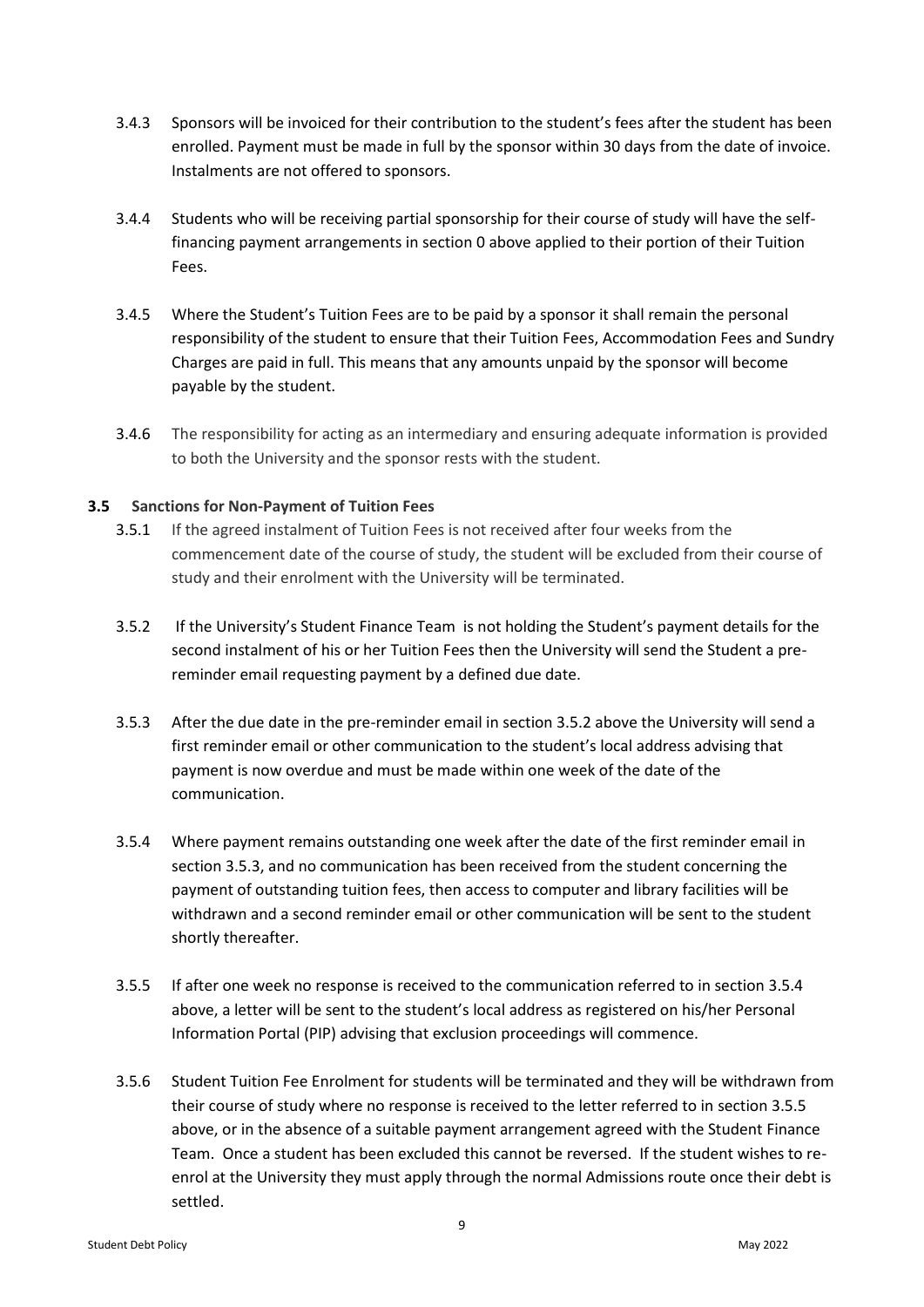- 3.5.7 Where bursaries or scholarships are payable by the University to a student with outstanding Tuition Fees, the University exercises the right to withhold payment of the bursary or scholarship to the amount of that debt.
- 3.5.8 Students with outstanding Tuition Fees will not be allowed to re-enrol for the University's next academic year without settling their outstanding debt in full.
- 3.5.9 Any student with outstanding Tuition Fees will not be eligible for re-admission to another University course of study without settling the outstanding debt prior to enrolling on the new course of study.
- 3.5.10 Where any student has a Tuition Fee debt over £100, exam results will not be released and any such students will not be eligible to graduate from the University and therefore will be unable to attend their graduation ceremony. Where applicable Students will be advised of resit examinations.

## **3.6 Withdrawal from a course of study**

- 3.6.1 Where a student formally withdraws from their course of study within the first four weeks of the start of a semester then such student will receive a full refund of his or her Tuition Fees already paid for that semester. However withdrawal after this date will incur the whole semester Tuition Fees. This refund policy does not apply to students who go on a short residential course within the first four weeks of a semester or to courses of study delivered by Oxford Brookes International.
- 3.6.2 Students paying their University Tuition Fees with a Tuition Fee Loan from the Student Loans Company may not be eligible for the full loan if they withdraw from their course of study. Students should check in advance with the Student Loans Company as to how much Tuition Fee loan they will be eligible for if they decide to withdraw to ensure that it is enough to pay the University's Tuition Fee incurred.
- 3.6.3 Any deposits paid by, or made on behalf of a Student for their course of study are not normally refundable upon such Student's withdrawal

# **3.7 Accommodation Fees**

- 3.7.1 **Payment Arrangements**: Payments for University accommodation can be made in full at the start of the year or by the instalment options detailed on the following University web page: <http://www.brookes.ac.uk/studying-at-brookes/finance/accommodation-fees/>
- 3.7.2 Students should provide their payment details online prior to occupation to notify the University regarding how they will pay their Accommodation Fees.
- 3.7.3 Instalment value will be calculated by taking the total rent or licence fee for the period of the tenancy or licence and dividing by the number of instalments. Instalments will be rounded to the nearest British Pound Sterling with any remaining pence being added to the first instalment.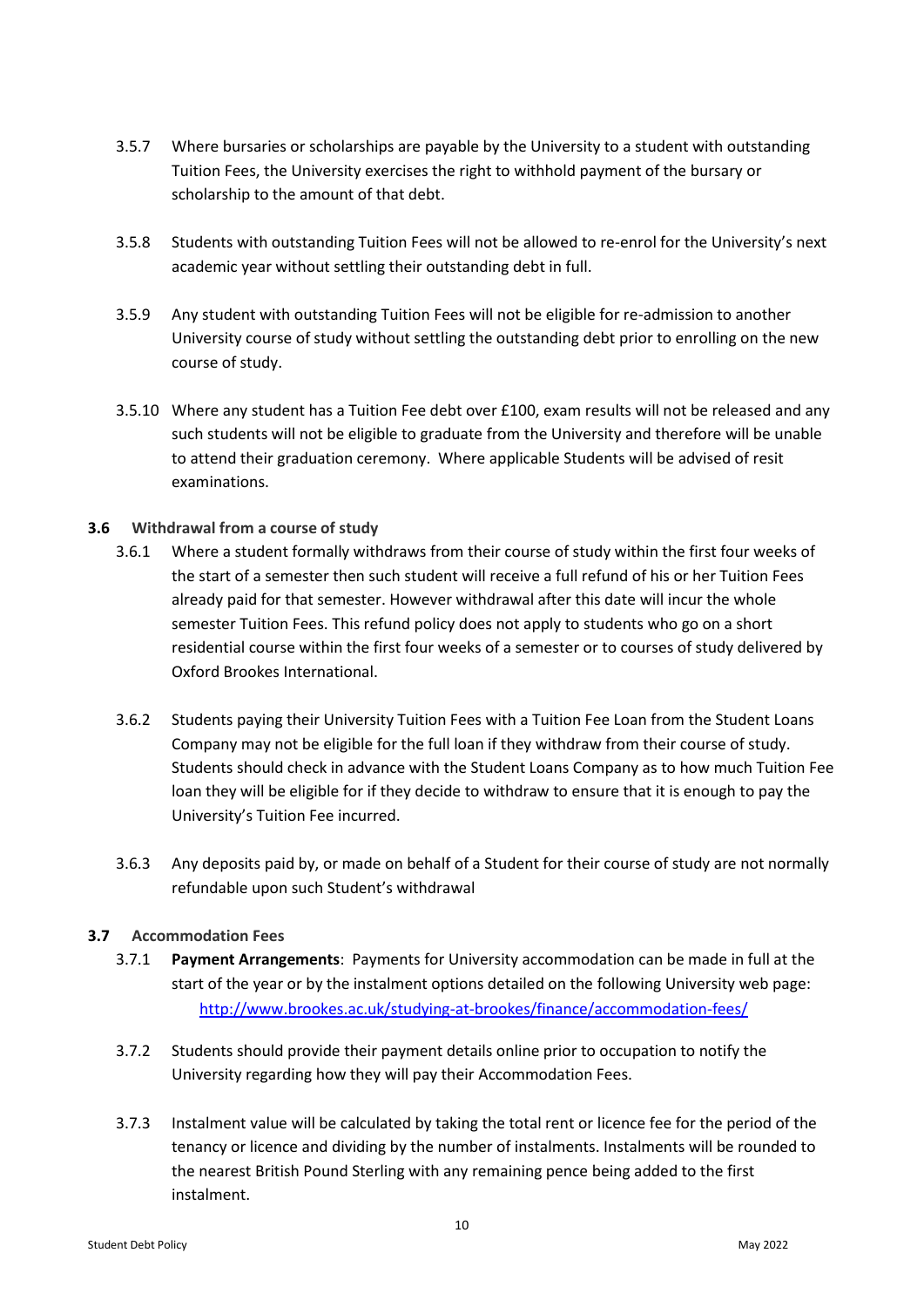- 3.7.4 University managed houses require payment of a booking fee upon signing the Tenancy Agreement. This fee is non-refundable in the event of withdrawal or termination of the Tenancy Agreement.
- 3.7.5 If a student moves between University accommodation within their tenancy or licence period then their instalments will be adjusted to cover the new rental or licence fee for the new tenancy or licence.
- 3.7.6 Students are expected to regularly check their Accommodation Fees Statement on their Personal Information Portal (PIP) to keep informed of the current status of their accommodation fee payments.
- 3.7.7 In signing the Licence to Occupy or Tenancy Agreement the Student is agreeing to adhere to these payment arrangements.

## **3.8 Sanctions for Non-Payment of Accommodation Fees**

- <span id="page-10-0"></span>3.8.1 If the student has provided payment details then the University will request payment of the first instalment of the student's licence fee or rent on the due date as detailed on their Hall Fee Statement on their Personal Information Portal (PIP).
- 3.8.2 If payment details have not been completed by the student, then payment for the entire period of the tenancy or licence will become due on the first due date.
- <span id="page-10-1"></span>3.8.3 Two weeks after the first due date a first reminder email will be sent to the student with outstanding Accommodation Fees to advise that payment is now overdue and must be made within one week.
- <span id="page-10-2"></span>3.8.4 Where payment remains outstanding one week after the first reminder email, a second reminder email will be sent to the student.
	- 3.8.4.1 If after one week no response is received to the emails referred to in sections [3.8.3](#page-10-1) and [3.8.4](#page-10-2) above, a letter will be sent to the student at their University accommodation address advising that possession proceedings will be commenced.
	- 3.8.4.2 The University will commence possession proceedings against a student where no response is received to the letter referred to in section [3.8.4](#page-10-2) above or in the absence of a suitable payment arrangement agreed with the Student Finance Team. Legal action by the University's debt collection agent will also be taken to recover any overdue Accommodation Fees that remain outstanding.
- 3.8.5 Where bursaries or scholarships are payable by the University to a student with outstanding Accommodation Charges, the University exercises the right to withhold payment of the bursary or scholarship to the amount of that debt.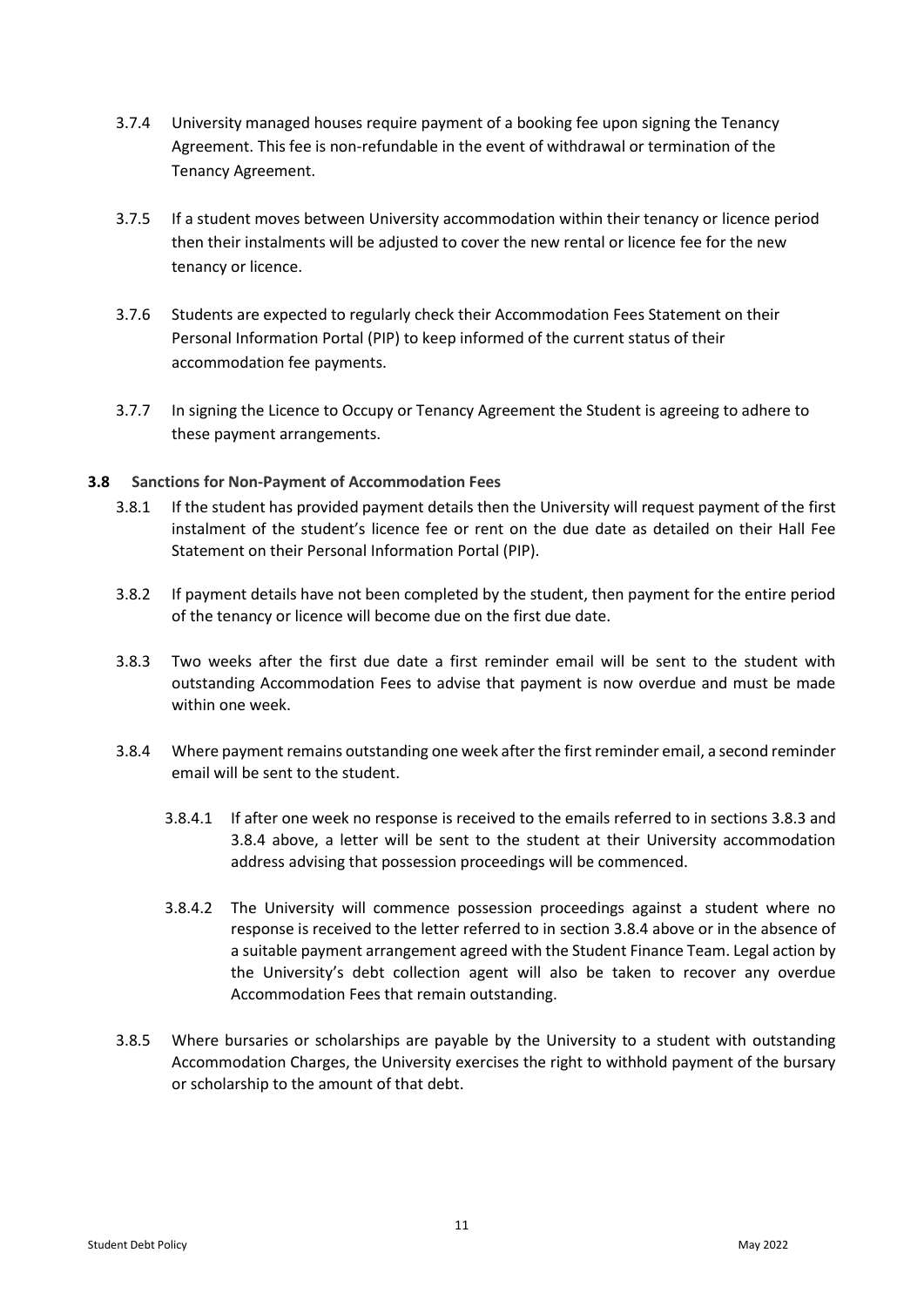#### **3.9 Withdrawal from Accommodation**

- 3.9.1 Students who wish to leave their accommodation before the end of the period of occupation defined in their tenancy or licence agreement should first contact the University's Accommodation Bureau to ask for permission and make arrangements about vacating their room or accommodation.
- 3.9.2 The Student Finance Team will be advised by the Accommodation Office of the period of rental or licence fee liability. The Student should contact the Student Finance Team immediately to settle any outstanding balances.

# **3.10 Sundry Charges**

- 3.10.1 Sundry Charges are any fees owed to the University for services other than Tuition Fees or Accommodation Fees. Examples of a Sundry Charge are Financial Aid loans or grants, nursery fees, library fines, disciplinary fines or replacement books, field trips, computer printing etc.
- 3.10.2 The arrangements for paying a Sundry Charges will be explained by the University Faculty or Directorate making the charge on the sales invoice issued.
- 3.10.3 Where an official University invoice has been raised, payment must be made in accordance with the terms of the invoice (normally this requires payment within 30 days of date of invoice).
- <span id="page-11-0"></span>3.10.4 **Sanctions for Non-Payment of Sundry Charges**. Where a student has Sundry Charges that have not been paid in full by the due date, and where no arrangement to pay the outstanding balance exists between the student and the University, then such student will receive reminders from the University's Student Finance Team or the University Faculty or Directorate to whom the charge is owed. The debt may be passed to the University's Debt Collection Agents.
- 3.10.5 Where bursaries or scholarships are payable by the University to a student with outstanding Sundry Charges, the University exercises the right to withhold payment of the bursary or scholarship to the amount of that debt.
- 3.10.6 Any student with outstanding Sundry Charges where these Sundry Charges relate to teaching of the student will not be eligible for re-admission to another University course of study without settling their outstanding debt prior to enrolling on the new course of study.

#### **3.11 Debt Collection & Legal Action**

3.11.1 Where any student continues to remain in debt to the University without resolution for Tuitions Fees, Accommodation Fees or Sundry Charges the University reserves the right to pass the Student's outstanding debt to its debt collection agency (currently Legal Recoveries and Collections Ltd) and to take further legal action through the courts to recover the debt. In such circumstances the University will seek to recover from the Student not only the outstanding debt but also the University's costs of debt recovery and court costs which may be considerable.